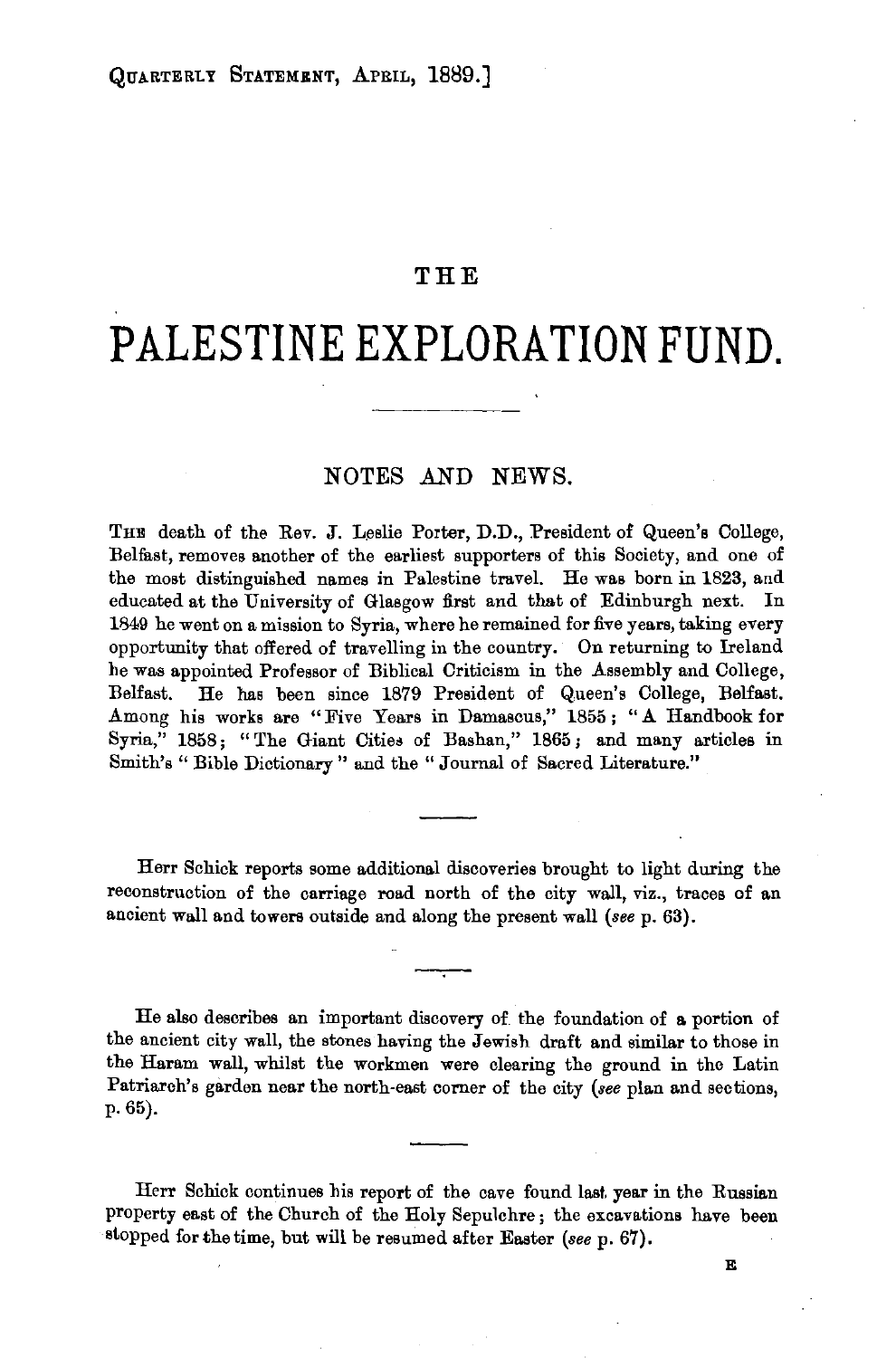In the present number of the *Quarterly Statement* will also be found an In the present number of the  $\sqrt{u}$  statement will also be found and large cave with  $\frac{1}{2}$ . come, which promo and secretary,  $c_f$  are a continuously of the large cave when  $ambers, cisterns, and to mps, \alpha c., recently$ 

 $\sim$  Schurnacher also describes, with illustrations, some curious remains, some curious remains, some curious remains remains remains remains remains remains remains remains remains remains remains remains remains remains Herr Schumacher also describes, with illustrations, some curious remains and antiques that were found at "J'aûni" (near Safed) and at esh-Shejara (on the road between Kefr Kenna and Tiberias).

The Committee have decided to place all their books in the hands of Mr. The Committee have decided to place all their books in the hands of Mr. A. P. Watt, who has been for some years their agent in the "Survey of Western Palestine" and the "Survey of Eastern Palestine." This change, it must be explained, is made solely with a view to the convenience of having everything in the same hands. Subscribers can continue, as heretofore, to take the books from the office. Mr. Watt's address is 2, Paternoster Square.

## BALANCE SHEET FOR THE YEAR ENDING 31sT DECEMBER, 1888.

| RECEIPTS.                                           | EXPENDITURE.                                                  |  |  |  |  |
|-----------------------------------------------------|---------------------------------------------------------------|--|--|--|--|
| $\pounds$ s. d.<br>January 1, 1888-                 | £<br>s, d.                                                    |  |  |  |  |
| $\,\cdot\,$ 215 15<br>To Balance<br>9               | By Printers and Binders 1,057<br>$\mathbf{1}$<br>$\mathbf{2}$ |  |  |  |  |
| December 31, 1888-                                  | Maps, Illustrations,                                          |  |  |  |  |
| Donations, Subscriptions,                           | and Photographs<br>408<br>$3\quad 5$                          |  |  |  |  |
| $\ldots$ 2,079 13 10<br>and Lectures                | Exploration<br>283<br>0<br>$\Omega$                           |  |  |  |  |
| 380 2 9<br>Maps and Memoirs<br>$\ddot{\phantom{a}}$ | Stationery, Advertis-                                         |  |  |  |  |
| Publications   289 3 11                             | ing, and Sundries<br>71 12<br>$7\frac{1}{3}$                  |  |  |  |  |
| 22<br>1 10<br>Photographs<br>$\ddot{\phantom{a}}$   | Postage, Parcels, the                                         |  |  |  |  |
|                                                     | Quarterly State-                                              |  |  |  |  |
|                                                     | $ment, \&c$<br>172<br>7<br>0 <sub>1</sub>                     |  |  |  |  |
|                                                     | Salaries and Wages<br>260 1<br>- 2                            |  |  |  |  |
|                                                     | Rent<br>121<br>0<br>$\mathbf{0}$                              |  |  |  |  |
|                                                     | Paid off Liabilities<br>211<br>38                             |  |  |  |  |
|                                                     | Balance in Bank, 31st                                         |  |  |  |  |
|                                                     | December, 1888<br>402<br>9<br>$\Omega$                        |  |  |  |  |
|                                                     |                                                               |  |  |  |  |
| £2,986 18 1                                         | £2,986 18                                                     |  |  |  |  |
|                                                     |                                                               |  |  |  |  |
|                                                     |                                                               |  |  |  |  |

#### W. MORRISON.

*Treasuret<.* 

#### TREASURER'S STATEMENT.

The year, though by no means barren of discoveries, has been, from the find year, though by no means barren of discoveries, has been from the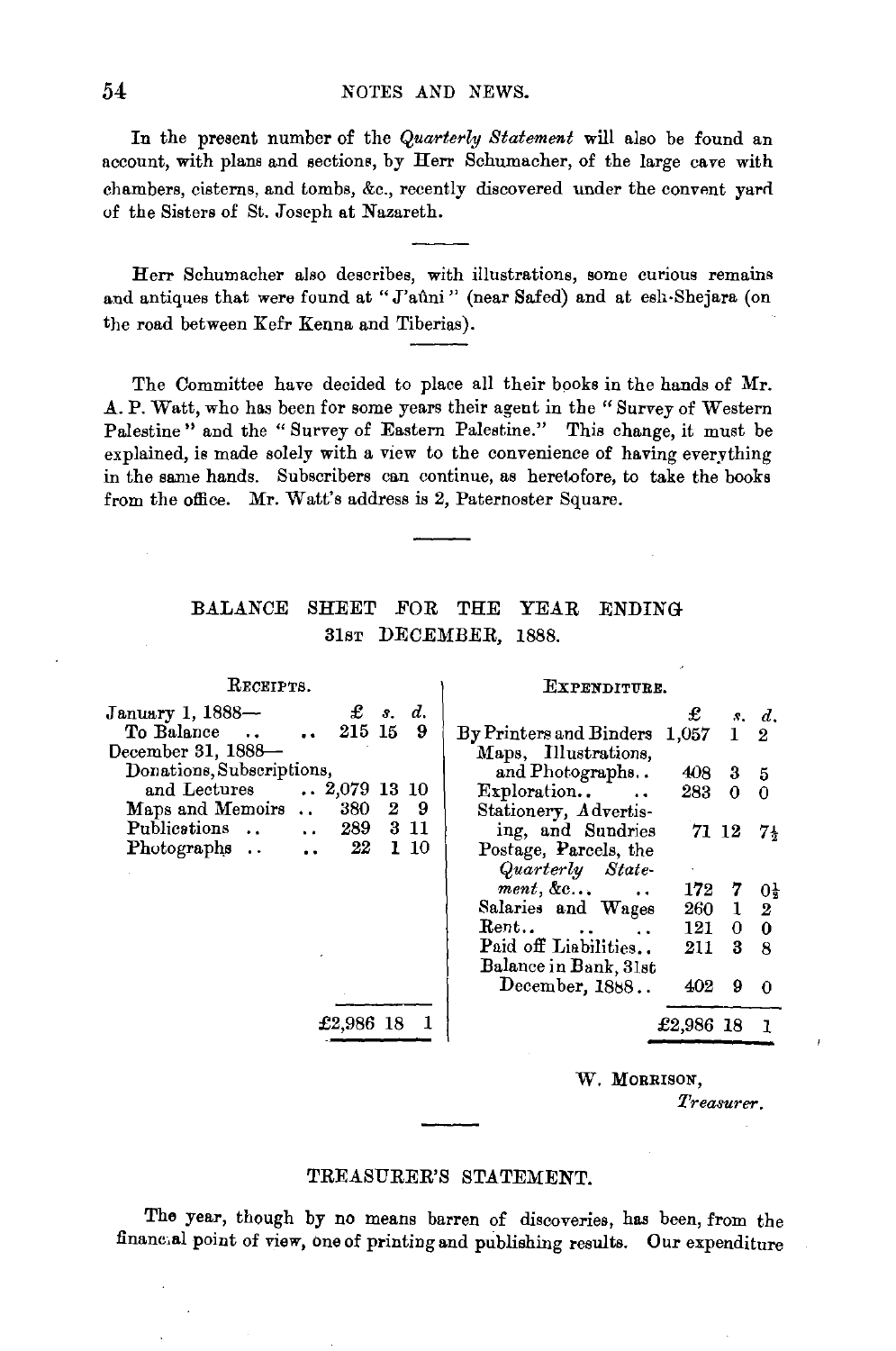shews a total of £452 on Management, £283 on Exploration, £172 on postage; this very heavy item is due to the sending out of publications, &c., from the office; also the postage of the *Quarterly Statement,* which, last year, was included in the printers' account, is this year taken separately: £211 in payment of Liabilities; £1,465 in printing, illustrating, maps, and binding. Reference to the other side of the Balance Sheet will show, however, that half the expenditure in printing and publishing was recovered by the sale of publications. In other words, out of a total expenditure of  $\pounds2,584$  the proportion is as follows:-

| Publishing          | $\ddot{\phantom{0}}$ | . .                  | $\ddot{\phantom{0}}$ | $\ddot{\phantom{1}}$ | $\ddot{\phantom{0}}$ | $\ddot{\phantom{a}}$ | $\ddot{\phantom{a}}$ | ·409   |
|---------------------|----------------------|----------------------|----------------------|----------------------|----------------------|----------------------|----------------------|--------|
| Management          | $\ddotsc$            | . .                  | $\ddot{\phantom{0}}$ | . .                  | $\ddot{\phantom{a}}$ | $\ddot{\phantom{a}}$ | $\cdot$ .            | $-239$ |
| $\rm Postage\ldots$ | $\ddot{\bullet}$     | $\ddot{\phantom{0}}$ | . .                  | $\cdot$ .            | $\cdot$ .            | $\ddot{\phantom{0}}$ | . .                  | -092   |
| Exploration         | $\ddot{\phantom{0}}$ | $\cdot$ .            | $\ddot{\phantom{a}}$ | $\ddot{\phantom{0}}$ | $\ddot{\phantom{0}}$ | $\ddot{\phantom{0}}$ | $\ddot{\phantom{a}}$ | ·149   |
| Liabilities         | . .                  | $\cdot$ .            | $\ddot{\phantom{1}}$ | $\bullet$            | $\ddot{\phantom{a}}$ | $\ddot{\phantom{a}}$ | $\ddot{\phantom{a}}$ | 111    |
|                     |                      |                      |                      |                      |                      |                      |                      |        |

.As regards liabilities, these consist chiefly of printers' bills which vary from £400 to £600, and are constantly paid off and as constantly beginning again.

There is also a debt of  $£450$  which we hope to discharge before the next balance sheet is issued.

> W. MORRISON, *Treasurer.*

For the convenience of subscribers in following out the position of recent discoveries in Jerusalem, a plan of the city, reduced from the Ordnance Survey Plan of Jerusalem by permission, is published with this *Quarterly Statement.* 

This plan gives, marked in red, the discoveries made during the last few years. The same plan will be issued in October or January with all modern discoveries marked upon it.

On 26th February, Major Conder read a paper (the same previously read before the Anthropological Section of the British Association at Bath last autumn), on the "Early Races of Western Asia" at the Anthropological Institute of Great Britain and Ireland. The President, Dr. J. Beddoe, F.R.S., occupied the Chair, and in discussion expressed his assent to Major Conder's view as to the Turanian origin of the Hittites. Mr. C. Bertin was present and also gave his assent to the view that the language of the " Hittite" monuments was best studied by comparison with Akkadian. The paper, with illustrations, will appear in the Journal of the Institute.

The First Volume of the Survey of Eastern Palestine, now in the press under Major Conder's editorship, is expected to be ready by the end of April or a little later. The volume will consist of more than 300 pages, quarto, with some 300 illustrations, including 150 drawings of the rudestone monuments.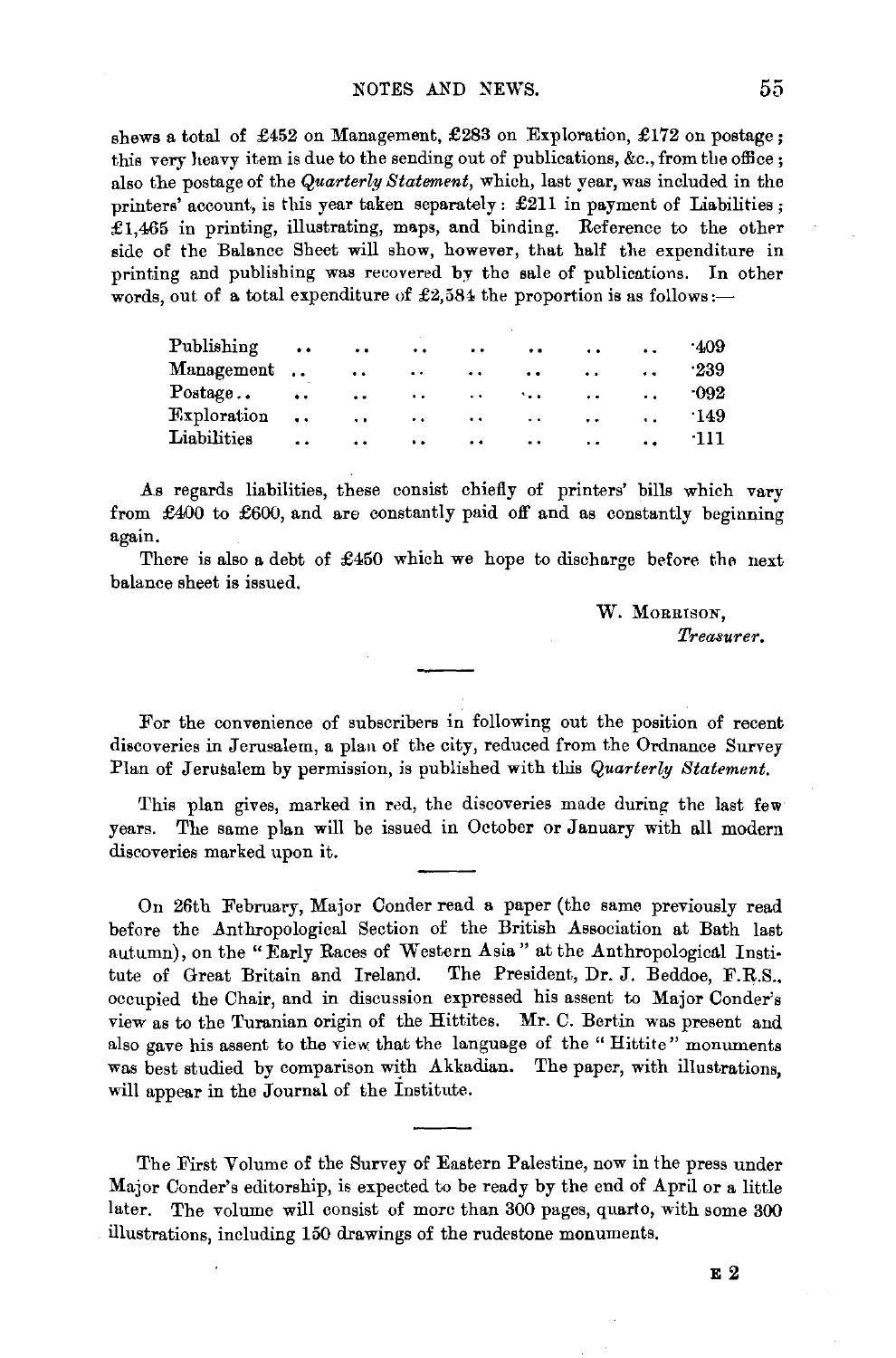The edition is limited to 500. The first 250 subscribers pay seven guineas for the three volumes, with an index; subscribers to the " Survey of Western Palestine " are privileged to have the volumes for this sum. The price will be raised, after 250 names are received, to twelve guineas. The Committee *are pledged never to let any copies be subscribed under tke sum of seven guineas.*  Mr. A. P. Watt, 2, Paternoster Square, is the Sole Agent.

The Committee announce that they have added to their list of publications the new edition of the "History of Jerusalem," by Waiter Besant and E. H. Palmer. It can be obtained by subscribers, carriage paid, for 5s. *6d.,*  by application to the Head Office only. The whole set *(see* below) of the Society's works, including this book, can be obtained by application to  $Mr.$  George A1mstrong, for *37s. 6d.,* carriage paid. The "History of Jerusalem," which was criginally published in 1871, and has long been completely out of print, covers a period and is compiled from materials not included in any other work, though some of the contents have been plundered by later works on the same subject. It begins with the siege by Titus and continues to the fourteenth century, including the Early Christian period, the Moslem invasion, the Medieval pilgrims, the Mohammedan pilgrims, the Crusades, the Latin Kingdom, the victorious career of Saladin, the Crusade of Children, and many other little-known episodes in the history of the city and the country.

The books now contained in the Society's publications comprise an amount of information on Palestine, and on the researches condueted in the country, which can be found in no other publications. It must never be forgotten that no single truveller, however well equipped by previous knowledge, can compete with a scientific body of explorers, instructed in the periods required, and provided with all the instruments necessary for carrying out their work. The ooks are the following  $:$ 

By Major Conder, R.E.-

- (1) "Tent Work in Palestine."-A popular account of the survey of Western Palestine, freely illustrated by drawings made by the author himself. This is not a dry record of the sepulchres, or a descriptive catalogue of ruins, springs, and valleys, but a continuous narrative full of observations upon the manners and customs of the people, the Biblicol associations of the sites, the Holy City and its memories, and is based upon a six years' experience in the country itself. No other modern traveller has enjoyed the same advantages as Major Conder, or has used his opportunities to better purpose.
- (2) "Heth and Moab."-Under this title Major Conder provides a narrative, as bright and as full of interest as "Tent Work," of the expedition for the *Survey of Eastern Palestine*. How the party began by a flying visit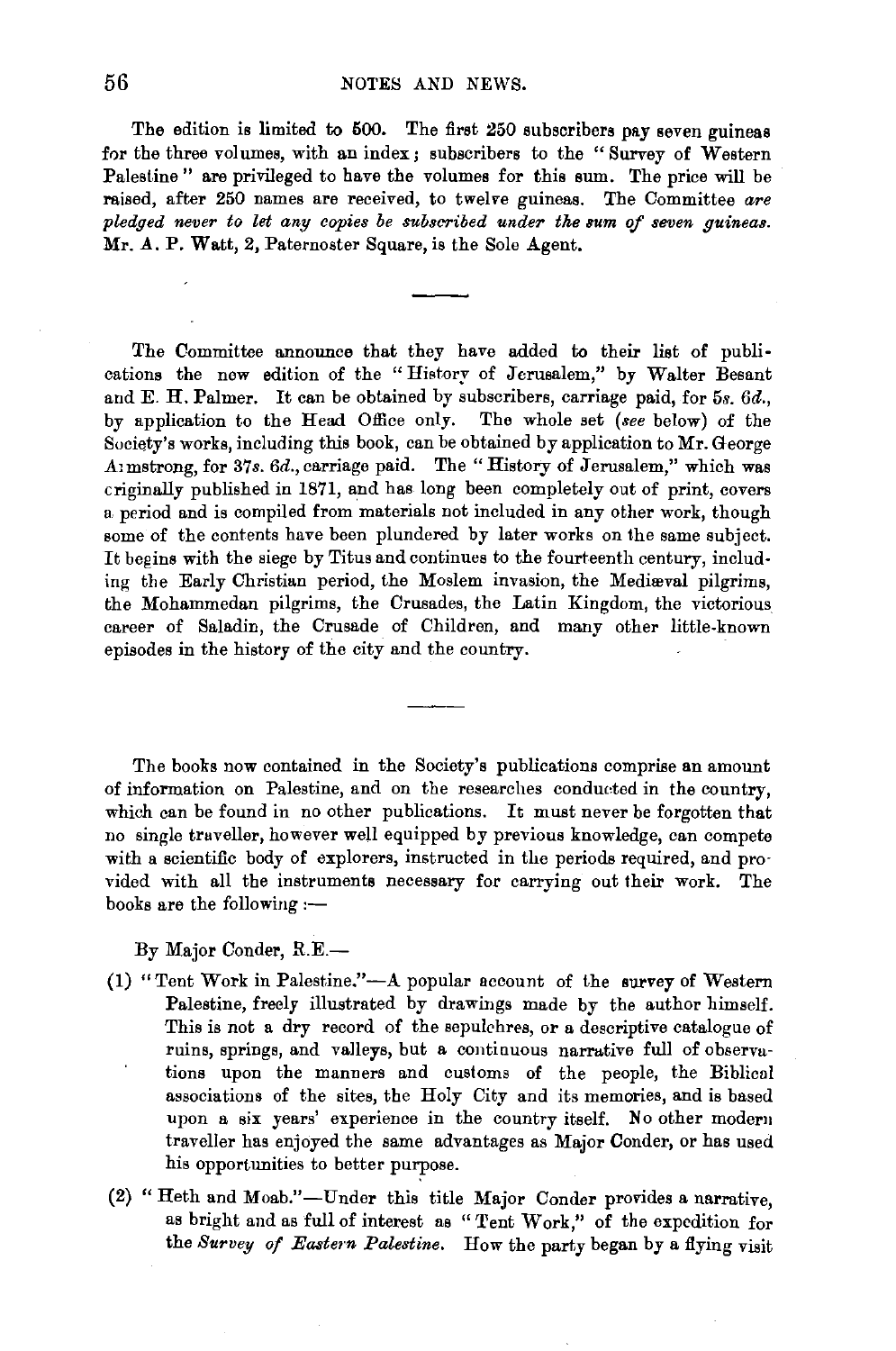to North Syria, in order to discover the Holy City-Kadesh-of the children of Heth; how they fared across the Jordan, and what dis· coveries they made there, will be found in this volume.

- (3) Major Conder's "Syrian Stone Lore."-This volume, the least known of Major Conder's works, is, perhaps, the most valuable. It attempts a task never before approached-the reconstruction of Palestine from its monuments. It shows what we should know of Syria if there were no Bible, and it illustrates the Bible from the monuments.
- (4) Major Conder's "Altaic Inscriptions."-This book is an attempt to read the Hittite Inscriptions. The author has seen no reason to change his views since the publication of the work:
- (5) Professor Hull's" Mount Seir."-This is a popular account of the Geological Expedition conducted by Professor Hull for the Committee of the Palestine Fund. The part which deals with the Valley of Arabah will be found entirely new and interesting.
- (6) Herr Schumacher's "Across the Jordan."
- (7) Herr Schumacher's "Jaulân."-These two books must be taken in continuation of Major Conder's works issued as instalments of the unpublished "Survey of Eastern Palestine." They are full of drawings, sketches, and plans, and contain many valuable remarks upon manners and customs.
- (8) The Memoirs of Twenty-one Years' Work. $-\mathbf{A}$  copy of this book is presented to every subscriber to the Fund who applies for it. The work is a popular account of the researches conducted by the Society during the past twenty-one years of its existence. It will be found not only valuable in itself as an interesting work, but also as a book of reference, and especially useful in order to show what has been doing, and is still doing, by this Society.
- (9) Herr Schumacher's Kh. Fahil. The ancient Pella, the first retreat of the Christians; with map and illustrations.
- (10) Names and Places in the Old and New Testament and Apocrypha, with their modern identifications, with reference to Josephus, the Memoirs, and *Quarterly Statements.*
- (11) Besant and Palmar's "History of Jerusalem," already described.

The publications for the year 1889, besides those already mentioned, include Schumacher's "Abila" and his "Southern Ajlûn." The former will be ready about the end of April.

Mr. Guy le Strange's work on Palestine according to the Arabic Geographers is completed in manuscript, and will be published in the autumu. Particulars as to contents, price, &c., will appear in the next number.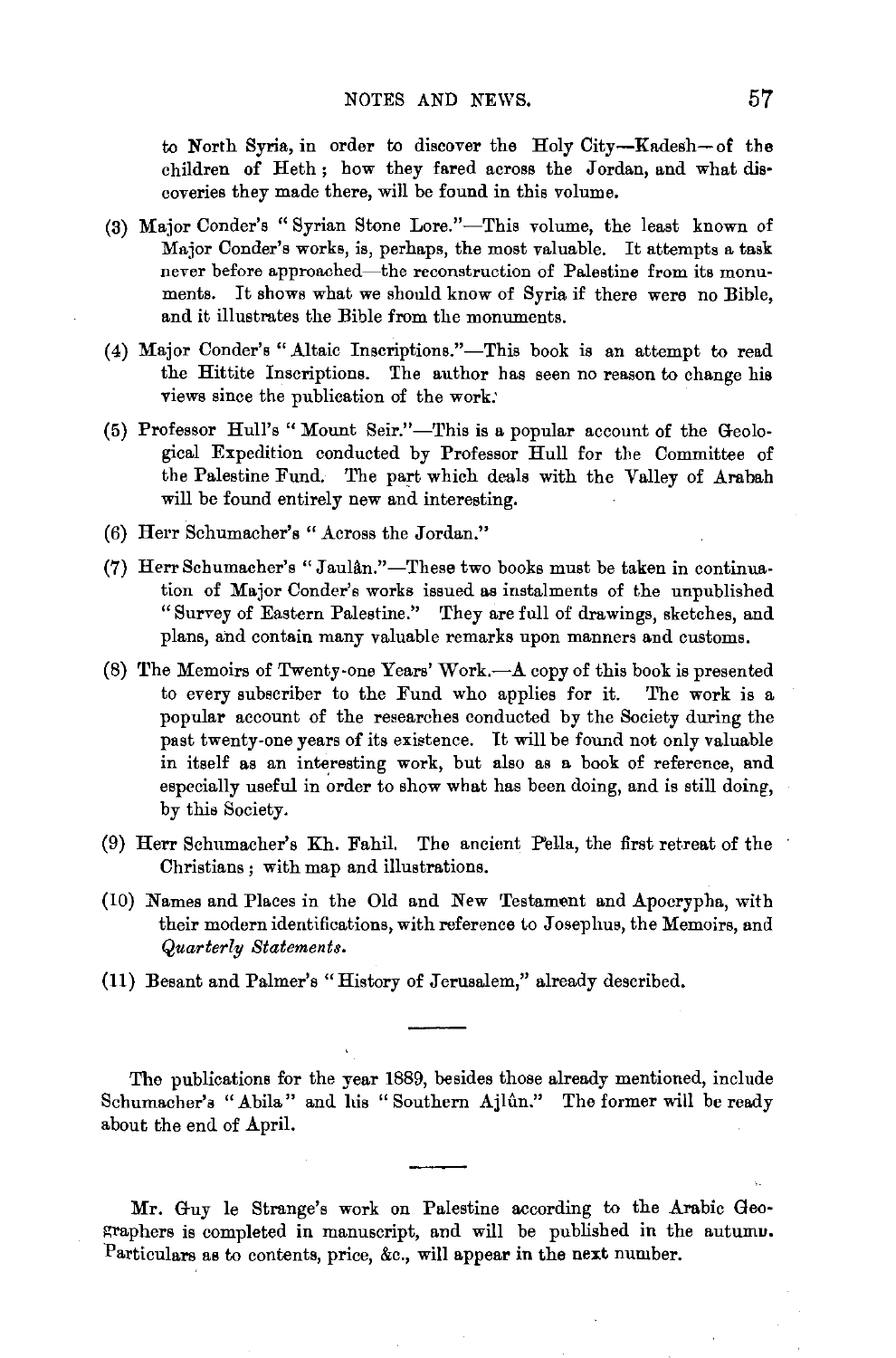Mr. Harper's important work on the Illustrations of the Bible obtained from modern researches and observation, is also in. ihe printer's hands, and will be out in the autumn. Its contents, &c., will be duly announced.

Work at Jerusalem and elsewhere will be continued as opportunity may offer. Should the long-hoped for Firman be granted, the survey of Eastern Palestine will be renewed.

Branch Associations of the Bible Society, all Sunday Schools in union with the Sunday School Institute, the Sunday School Union, and the Wesleyan Sunday School Institute, will please observe that by a special Resolution of the Committee they will henceforth be treated as subscribers and be allowed to purchase the books and maps (by application only to the Secretary) at reduced price.

The friends of the Society are earnestly requested to use the "Memoirs" of Twenty-one Years' Work " as a means of showing what the work has been, and what remains to be done.

The income of the Society, from December 21st to March 20th, inclusive, was-from subscriptions and donations, £550 1s. 10d.; from all sources, £884 12s. 9d. The expenditure during the same period was £1,078 9s. 10d. This amount includes £400 liabilities paid off. On March 23rd, the balance in the Bank was £267 *Os. 6d.* 

It does not seem generally known that cases for binding the *Quarterly Statement* can be had by subscribers, on application to the office.

Subscribers are begged to note that the following  $:$ 

- 1. Index to the *Quarterly Statement,* 1869-1880;
- 2. Cases for Herr Schumacher's "Jaulân;"
- 3. Cases for the *Quarterly Statement,* in green or chocolate-

Can be had by application to the office at 1s. each.

Early numbers of the *Quarterly Statement* are very rare. In order to make up complete sets the Committee will be very glad to receive any of the following numbers:-

No. II, 1869; No. VII, 1870; No. III (July) 1871; January and April, 1872; January, 1883, and January, 1886.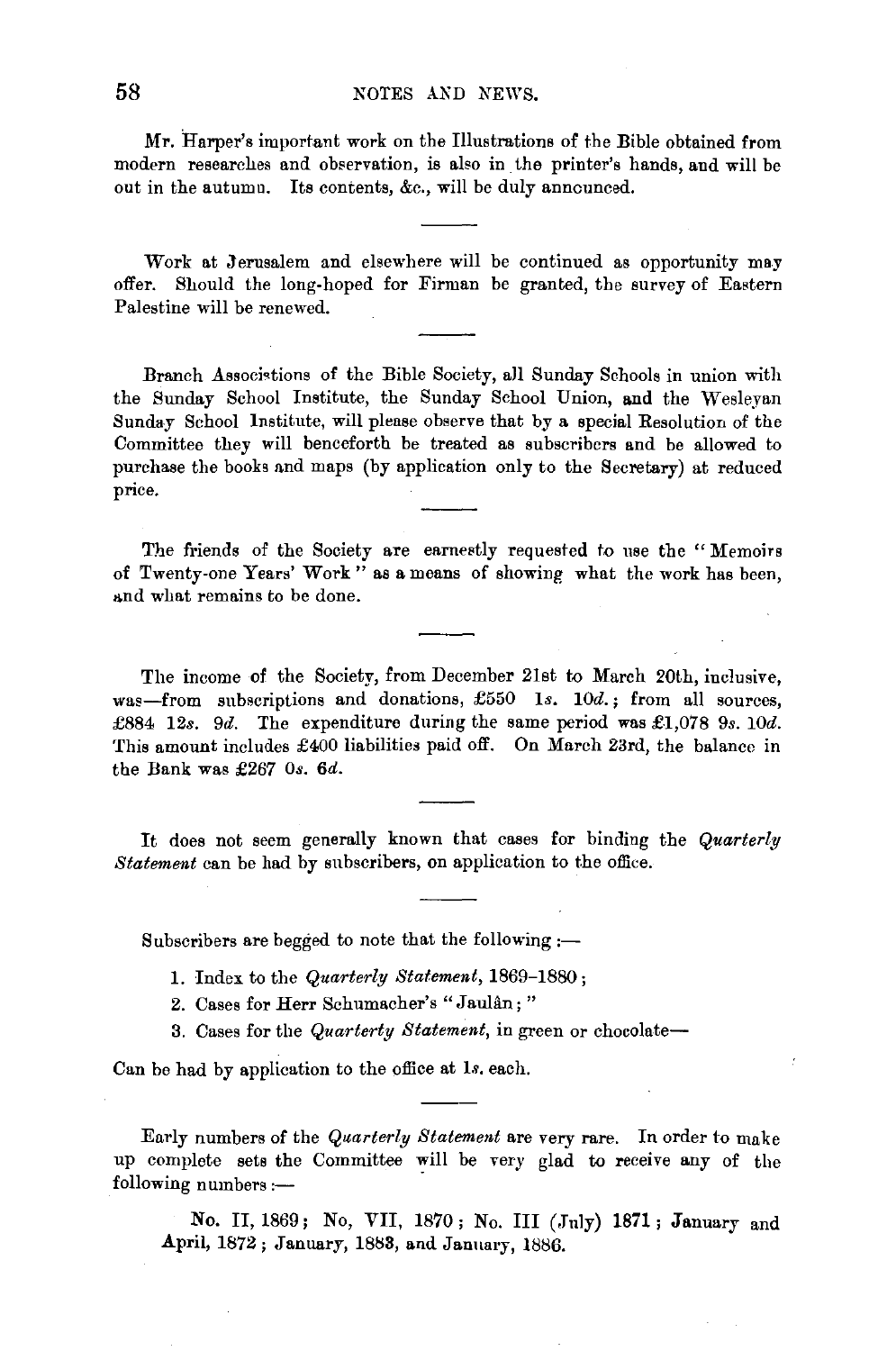It has come to the knowledge of the Committee that certain book hawkers are representing themselves as agents of the Society. The Committee have to caution subscribers that they have no book hawkers in their employ, and that none of their works are sold by any itinerant agents.

While desiring to give every publicity to proposed identifications and other theories advanced by officers of the Fund and contributors to the pages of the *Quarterly Statement,* the Committee wish it to be distinctly understood that by publishing them in the *Quarterly Statement* they neither sanction nor adopt them.

As many inquiries have been made about transparent slides, a selection will be made from the photographs of the Society for this purpose. Subscribers wishing to have any are requested to communicate with the Assistant Secretary.

Subscribers who do not receive the *Quarterly Statement* regularly are asked to send a note to the Secretary. Great care is taken to forward each number to all who are entitled to receive it, but changes of address and other causes giyc rise occasionally to omissions.

The only authorised lecturers for the Society are-

(1) Mr. George St. Clair, F.G.S., Member of the Anthropological Institute and of the Society of Biblical Archaeology.

 $H$ is subjects are: $-$ 

- (1) The General Exploration of Palestine.
- (2) *Jerusalem Buried and Recovered.*
- (3) *Buried Cities, Egypt and Palestine.*
- (4) *Buried Cities of Mesopotamia,* with some account of the Hittites.
- (5) The Moabite Stone and the Pedigree of the English Alphabet.

Address: Geo. St. Clair, Bristol Road, Birmingham, or at the Office of the Fund.

(2) The Rev. Henry Geary, 'Vicar of St. Thomas's, Portman Square. His lectures are on the following subjects, and all illustrated by original photographs shown as "dissolving views:"-